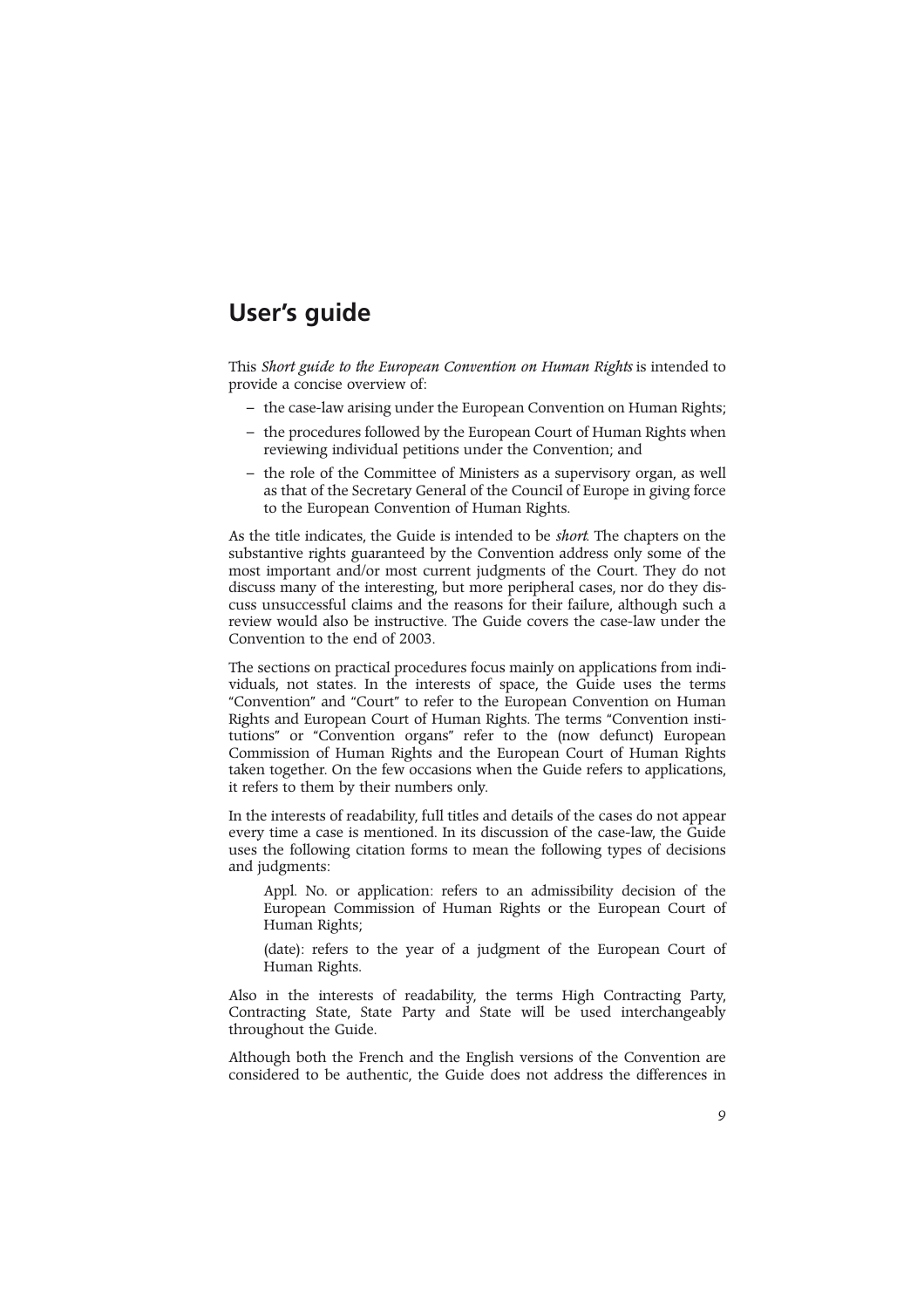language between the two versions. I have used the English version when writing this Guide.

This *Short guide to the European Convention on Human Rights* intentionally limits its scope principally to the case-law and procedures of the European Court of Human Rights. Owing to the lack of space, it does not address many other matters of interest for those engaged in regional or international human rights law. It does not mention the European Social Charter, for instance, which governs the protection of economic and social rights within many Council of Europe member States, the European Convention for the Prevention of Torture and Inhuman or Degrading Treatment or Punishment, or the two regional instruments addressing the rights of minorities; nor does it address itself to the various human rights initiatives of the political bodies of the Council of Europe or those of the Organization for Security and Cooperation in Europe (Human Dimension) or the role of the European Union in protecting certain human rights. Likewise, it does not discuss the extensive human rights machinery of the United Nations and its specialised agencies.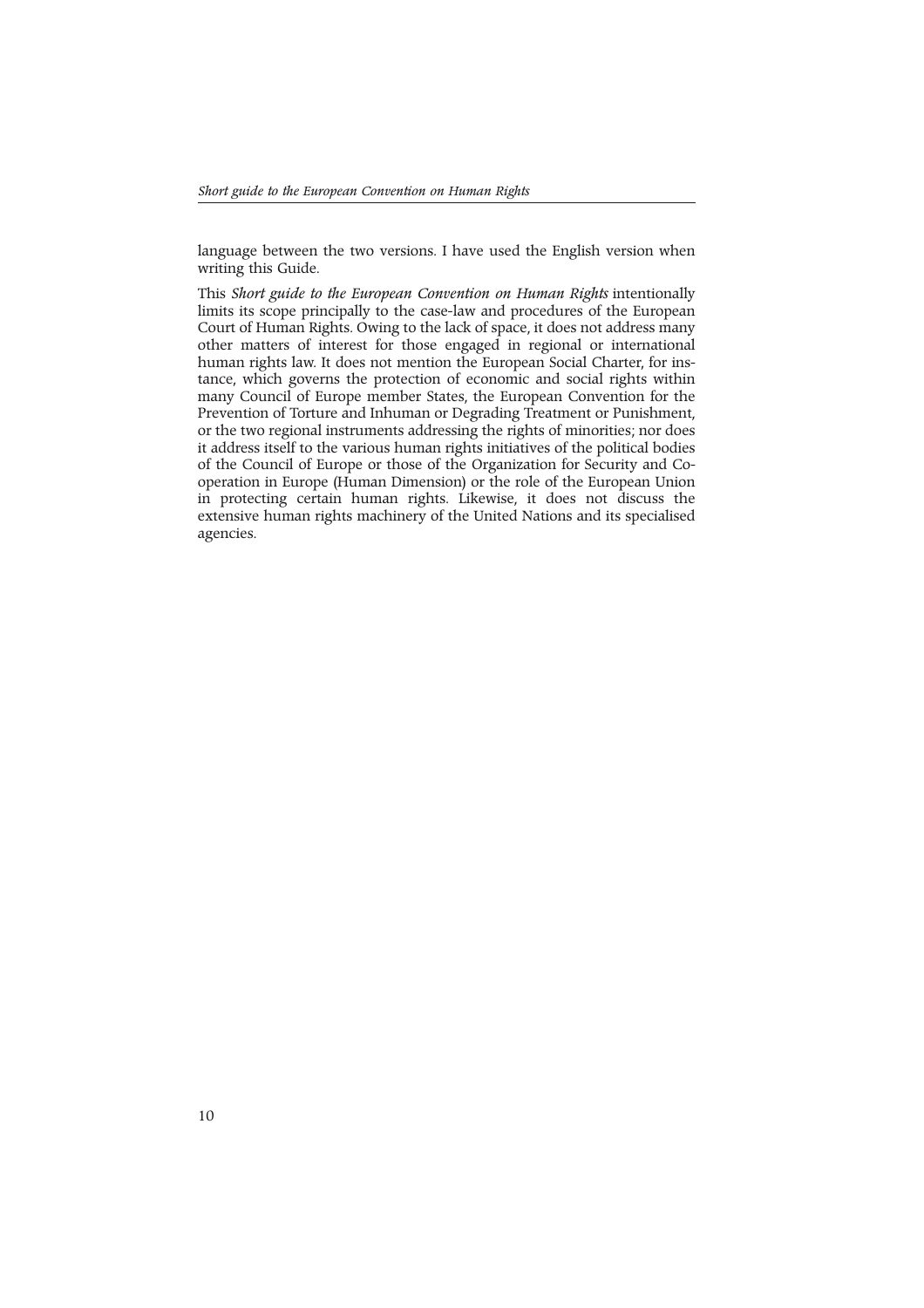## **Introduction**

## **1. The Statute of the Council of Europe**

From the very genesis of the Council of Europe, the principle of respect for human rights has been one of the cornerstones of the Organisation. At a meeting in The Hague in 1948, the Congress of Europe acted as the catalyst for the creation of the Council of Europe, adopting a resolution which reads in part as follows:

The Congress

Considers that the resultant union or federation should be open to all European nations democratically governed and which undertake to respect a Charter of Human Rights;

Resolves that a Commission should be set up to undertake immediately the double task of drafting such a Charter and of laying down standards to which a State must conform if it is to deserve the name of democracy.

The main substance of the first of these two propositions was included in the Statute of the Council of Europe as Article 3:

Every Member of the Council of Europe must accept the principles of the rule of law and of the enjoyment by all persons within its jurisdiction of human rights and fundamental freedoms....

The importance of human rights is emphasised in several other provisions of the Statute of the Council of Europe, and Article 8 even provides that serious violations of human rights and fundamental freedoms are grounds for suspending or expelling a member State from the Council.

The Statute was signed on 5 May 1949. The drafting of a human rights charter was a high priority for the new Council of Europe and, only eighteen months after the Statute was signed, the ten member States signed the Convention for the Protection of Human Rights and Fundamental Freedoms (European Convention on Human Rights) on 4 November 1950. The Convention entered into force on 3 September 1953.

## **2. The European Convention on Human Rights**

The European Convention on Human Rights did not develop in a vacuum: it was preceded by both the Universal Declaration of Human Rights and the American Declaration of the Rights and Duties of Man. The Universal Declaration was in fact given pride of place in the Preamble to the Convention. The importance of the Convention to the protection of human rights at the international level should not be underestimated, however. In its Preamble, the Convention sets forth important principles: